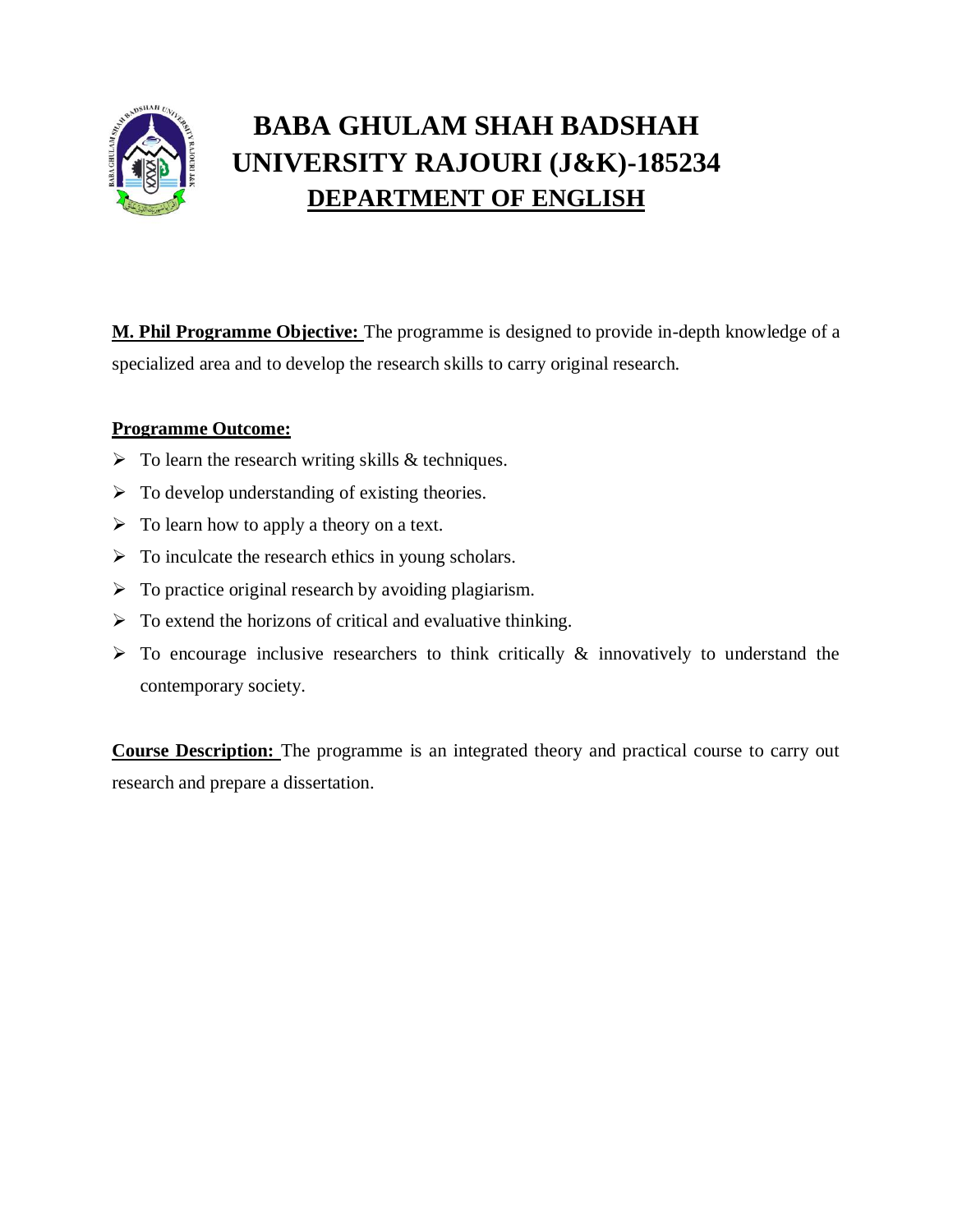# **Syllabus for M. Phil Programme for the year 2018 onwards**

| <b>Course Title: Research Methodology</b> | <b>Max Marks 100</b> |    |
|-------------------------------------------|----------------------|----|
| Course Code: M. Phil/Eng/01               | <b>Credits:</b>      | 04 |
| <b>Examination Duration: 3 Hours</b>      |                      |    |

**Course Objective:** The course is intended to familiarize students with the basics of research methodologies and procedure of writing research papers, thesis and dissertation.

#### **Course Outcomes:**

- i) To develop and expand writing skills.
- ii) To identify, select, process and analyze information regarding the topic.
- iii) To critically evaluate a study's overall validity and reliability.

**Course Description:** This course aims to develop the understanding of various research methods & research tools and to inculcate the research ethics in budding researchers.

#### **Unit-1 Research and Writing**

- 1.1.The Research Paper as a Form of Exploration
- 1.2.The Research Paper as a Form of Communication
- 1.3.Selecting a Topic
- 1.4.Conduction a Research
- 1.5.Evaluating Sources

#### **Unit-2 Plagiarism and Academic Integrity**

- 2.1.Definition of Plagiarism
- 2.2.Consequences of Plagiarism
- 2.3.Information Sharing Today
- 2.4.Unintentional Plagiarism
- 2.5.Forms of Plagiarism
- 2.6.When Documentation is not needed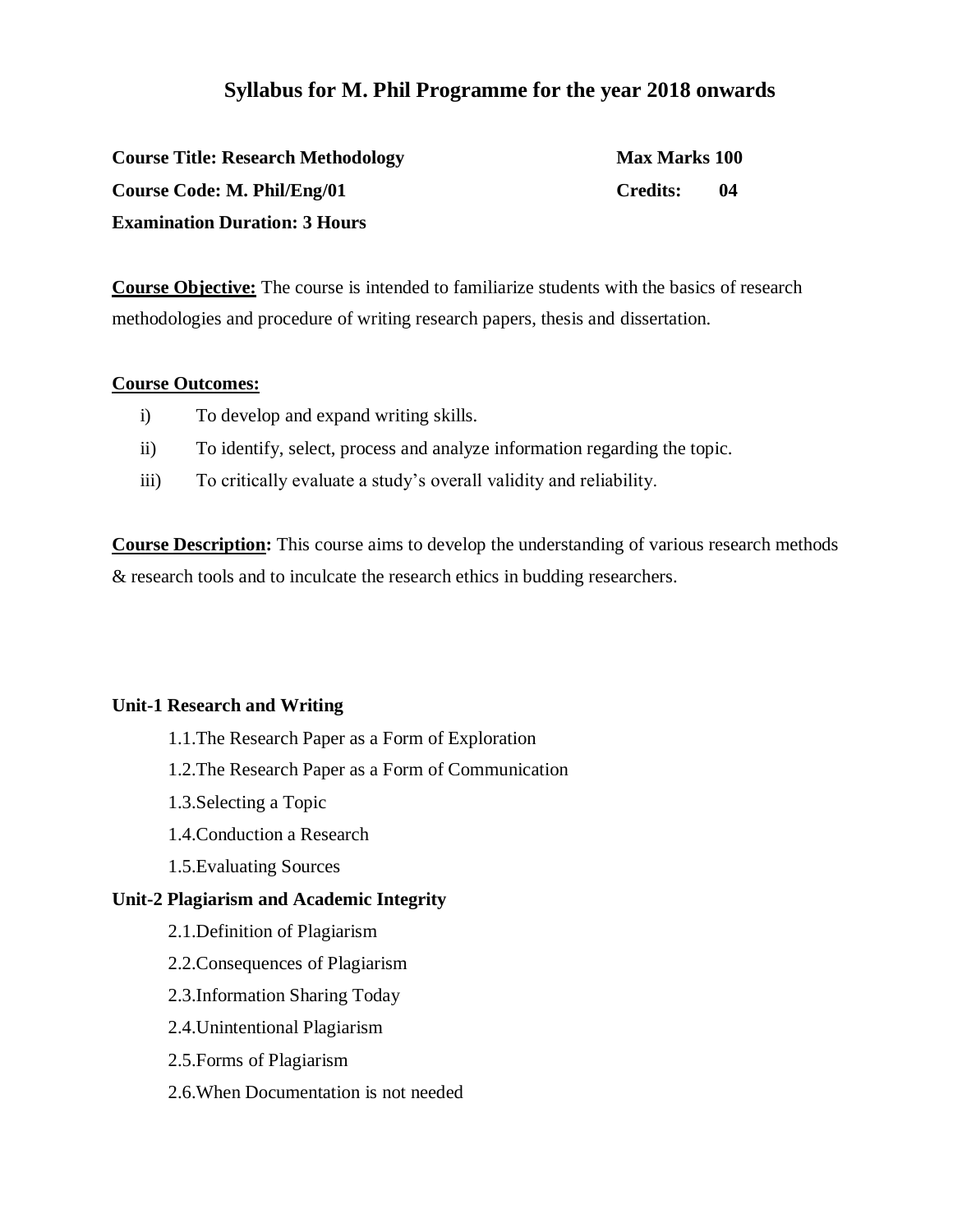#### **Unit-3 Format of research Paper**

- 3.1 Margins
- 3.2 Text Formatting
- 3.3 Heading and Title
- 3.4 Page Numbers
- 3.5 Paper and Printing
- 3.6 Correction and Insertions
- 3.7 Binding
- 3.8 Electronic

# **Unit-4 Proof Reading**

- 4.1. What is proof reading?
- 4.2. Various methods of proof reading
- 4.3. Symbols of proof reading

# **Unit-5 Citation of common sources**

- 5.1.Book by single author
- 5.2.Book by two authors
- 5.3.Book by more than two authors
- 5.4.Book prior to 1900 AD
- 5.5.More than one book by same author
- 5.6.Edited book
- 5.7.Chapter in edited book

# **Reference Book:**

1. MLA Style-sheet Eighth edition.

#### **Note for paper setting:**

The question paper comprise 10 long answer type questions, two questions from each unit and each question will carry 20 marks and the candidates will be required to answer five questions selecting one from each unit.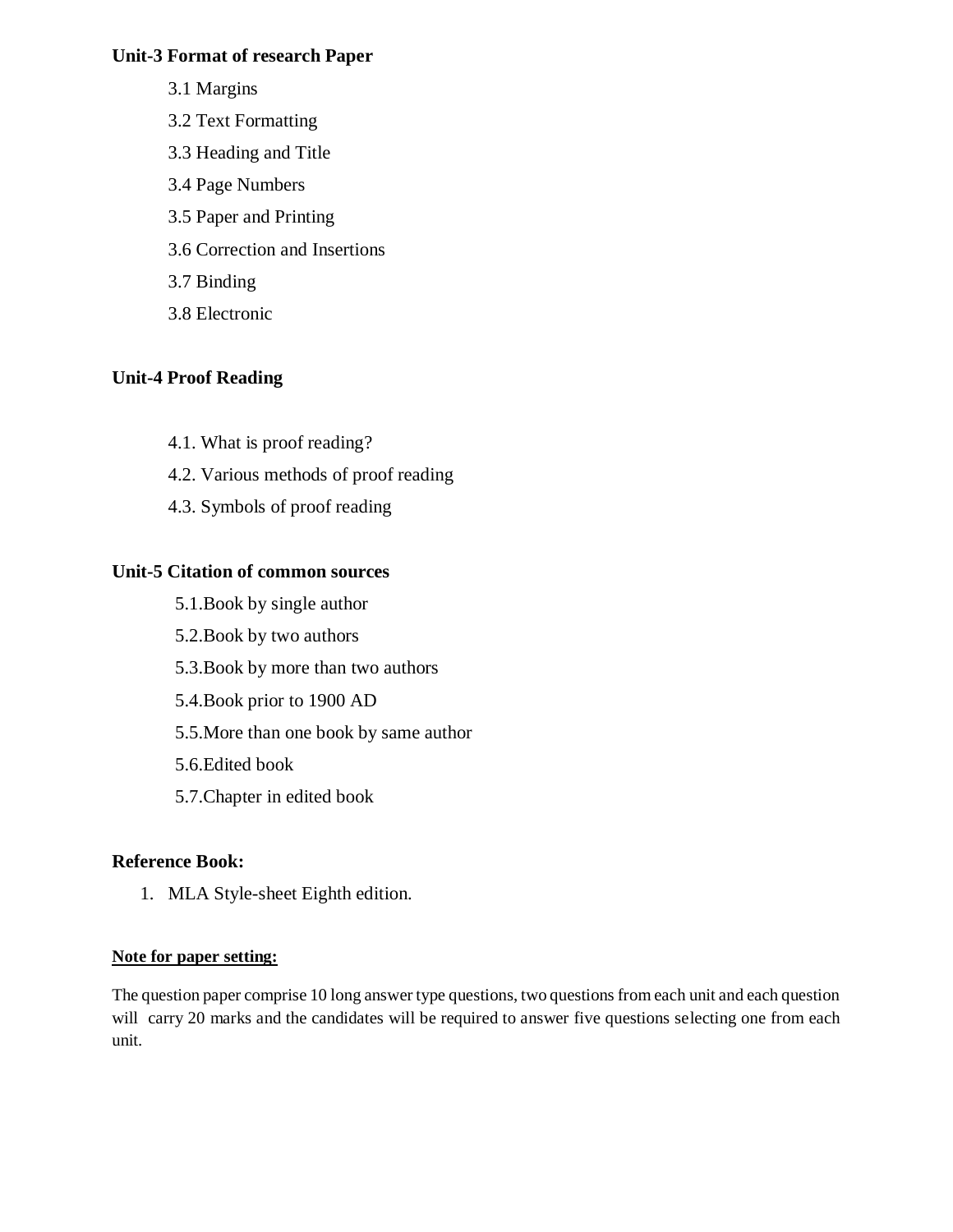**Course Title: Literary Theory & Criticism Max Marks 100 Course Code: M. Phil/Eng/02 Credits: 04 Examination Duration: 3 Hours**

**Course Objective:** The course intends to provide the analysis of some of the major essays that are central to the understanding of literary and critical theories.

#### **Course Outcomes:**

- i) To study literary theory as an intellectual & critical activity.
- ii) To provide a conceptual context for an understanding of the function & practice of literary criticism.
- iii) To maintain the high standards of literature for greater understanding of the world.

**Course Description:** This course aims to develop the specific understanding of the works of literature and to identify understand the different ways of interpreting them.

#### **Unit-I**

#### **Marxism**

- 1. Walter Benjamin: The Work of Art in the Age of Mechanical Reproduction
- 2. Terry Eagleton: *Literary Theory: An Introduction*
- 3. Antonio Gramsci: *Hegemony*

#### **Unit-II**

#### **Psychoanalytic Criticism**

- 1. Sigmund Freud: *The Interpretation of Dreams*
- 2. Harold Bloom: *The Anxiety of Influence*
- 3. Juliet Mitchel: *Psychoanalysis and Feminism: Freud, Reich, Laing and Women*

# **Unit-III**

#### **Post-Colonial Theory**

- 1. Frantz Fanon: Black Skin White Mask
- 2. Ngugi Wa Theong'o: Decolonizing Mind
- 3. Jamaica Kincaid: A Small Place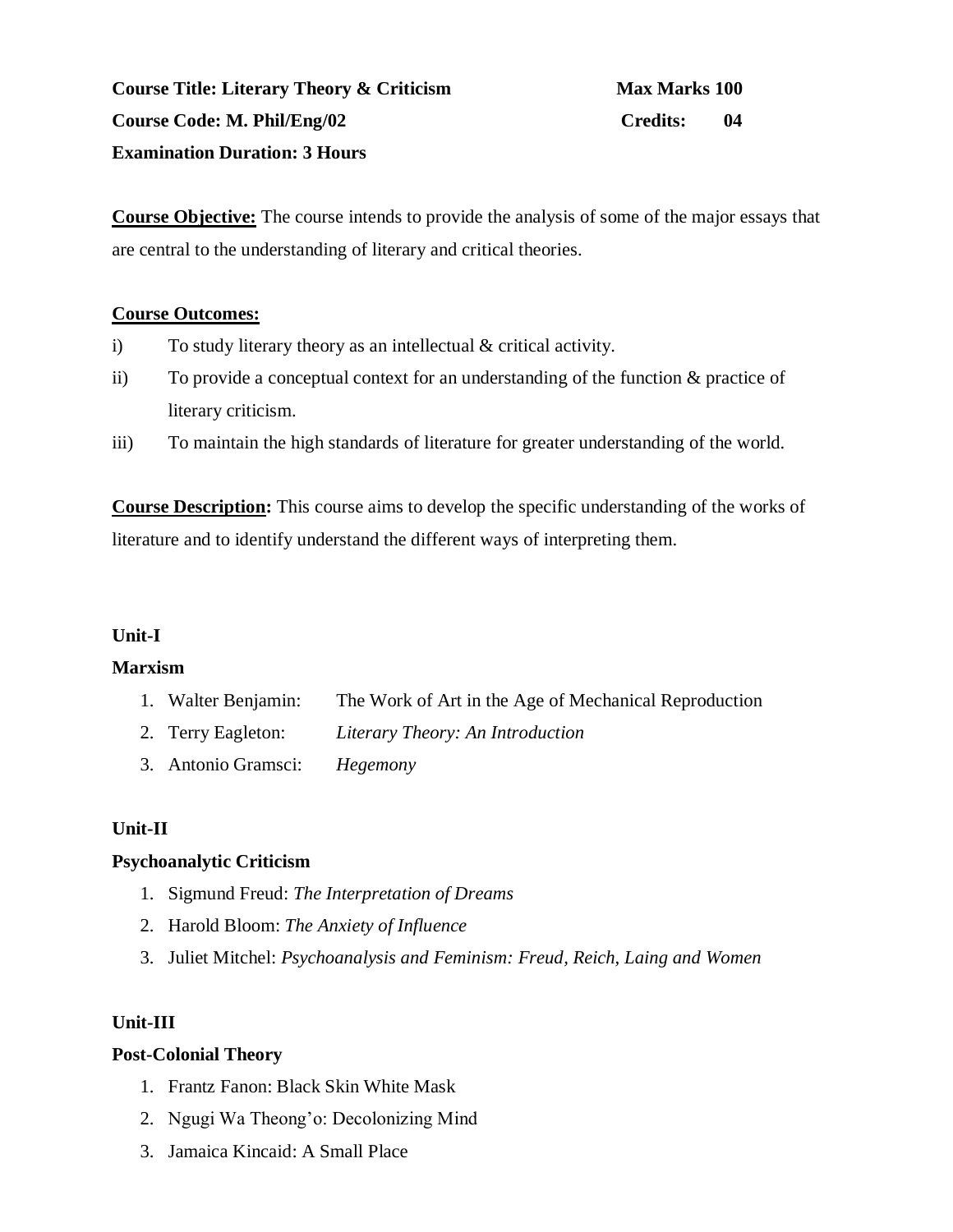#### **Unit-IV**

#### **Feminism**

- 1. Marry Wollstonecraft: A Vindication of the Rights of Women
- 2. Simone de Beauvoir: The Second Sex
- 3. Judith Butler: Performance and Performitivity

#### **Unit-V**

#### **Comparative Literature**

- 1. Steven Totosy de Zepetnek: *Comparative Literature: Theory, Method and Application*
- 2. Henry Gifford: Comparative Literature
- 3. H. H. H. Remak: A Comparativist at the Crossroads

#### **Reference Books**

- 1. Ashcroft, Bill, et al. *The empire writes back: theory and practice in post-Colonial literatures*. London, Routledge, 2010.
- 2. Alessandrini, Anthony C. *Frantz Fanon critical perspectives*. New York, Routledge, 1999.
- 3. Agar, Jolyon (2006), *Rethinking Marxism: From Kant and Hegel to Marx and Engels*
- 4. Brenner, Charles. *An elementary textbook of psychoanalysis*. New York, NY, etc., Anchor Press/Doubleday, 1994.
- 5. Bourner, Peter G. *Fidel: a biography of Fidel Castro*. New York, Dodd, Mead, 1986.
- 6. Biagini, Enza. *SIMONE DE BEAVOIR*. 1982.
- 7. Fisanick, Christina. *Feminism*. Detroit, Greenhaven Press, an imprint of Thomson Gale, a part of the Thomson Corporation, 2008.
- 8. Guérard, Albert J. *Comparative literature?* Chapel Hill, NC.
- 9. Ignacio (interviewer) (2009). *My Life: A Spoken Autobiography*. New York: Scribner.
- 10. Elster, Jon. *An introduction to Karl Marx*. Cambridge, Cambridge Univ. Pr., 2005.
- 11. Ellman, Steven J. *When theories touch: a historical and theoretical integration of psychoanalytic thought*. London, Karnac, 2010.
- 12. McLellan, David. *Marxism after Marx*. Houndmills, Basingstoke, Hampshire, Palgrave Macmillan, 2007.
- 13. *Psychoanalytic criticism*. Place of publication not identified, Routledge, 2013.
- 14. Salih, Sara. *Judith Butler*. London, Routledge, 2002.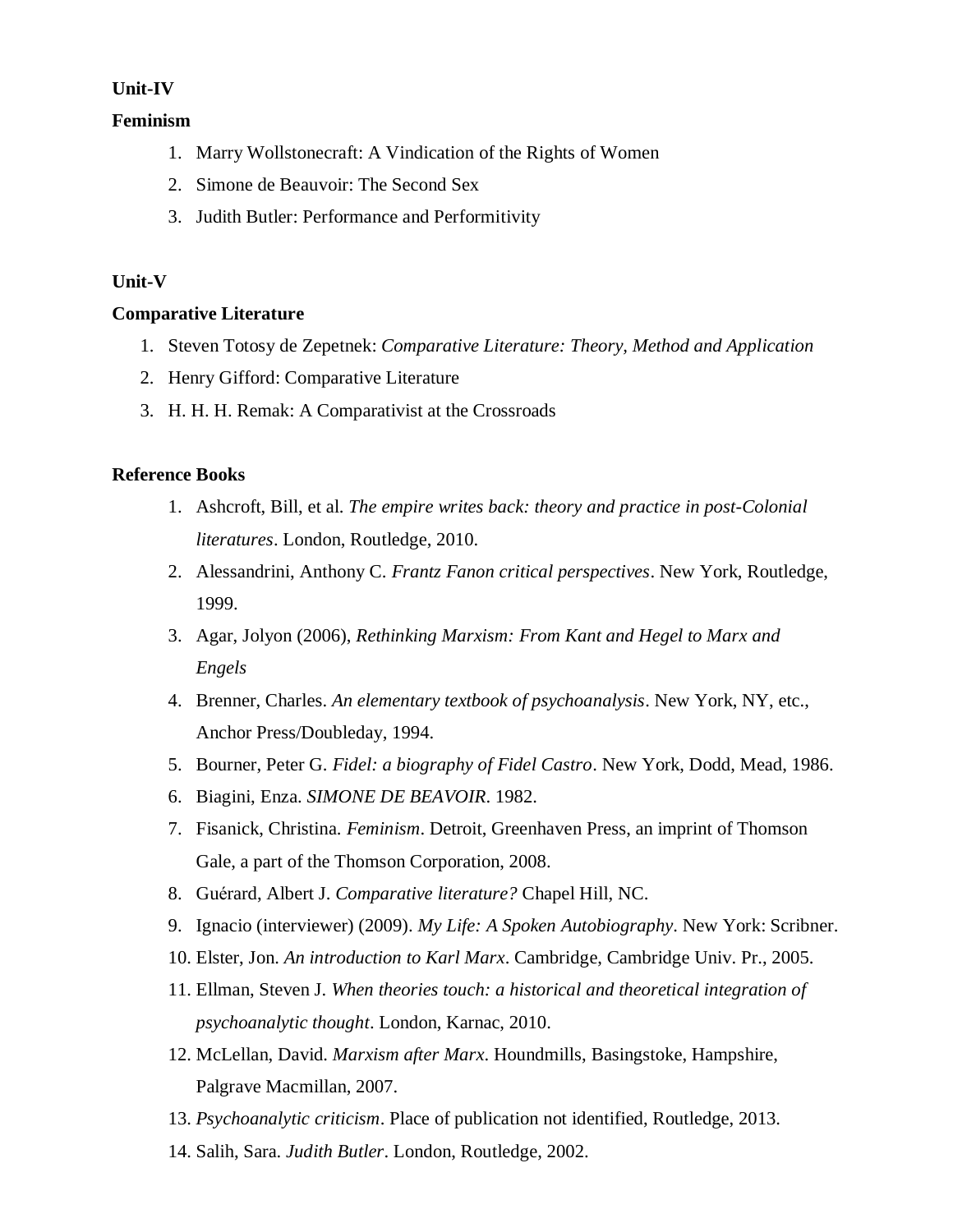15. Zepetnek, Steven Tötösy de. *Comparative literature: theory, method, application*. Amsterdam; Rodopi, 1998.

#### **Note for paper setting:**

The question paper comprise 10 long answer type questions, two questions from each unit and each question will carry 20 marks and the candidates will be required to answer five questions selecting one from each unit.

| <b>Course Title: Literature-I</b>     | <b>Total Marks: 100</b> |     |
|---------------------------------------|-------------------------|-----|
| Course Code: M. Phil/Eng/03           | Credits:                | -04 |
| <b>Examination Duration: 03 hours</b> |                         |     |

**Course Objective:** The course aims to provide the students a perception into the diverse critical and literary perspectives of theory & practice demonstrated by the eminent writers of the world.

#### **Course Outcomes:**

- i) To develop sufficient confidence & ability to express a particular view point.
- ii) To identify good work in text through detailed and critical observation of characters created issues involved and process employed.

**Course Description:** This course aims to develop the specific understanding of the works of literature and to identify understand the different ways of interpreting them.

#### **Unit-I Drama:**

|  | 1. J. M. Synge | The Riders to the Sea |  |
|--|----------------|-----------------------|--|
|--|----------------|-----------------------|--|

#### **Unit-II Novel:**

1. George Orwell *Nineteen Eighty Four*

#### **Unit-III Short Stories:**

| 1. Allen Sillitoe    | "Loneliness of a Long Distance Runner" |
|----------------------|----------------------------------------|
| 2. Charlotte Perkins | "The Yellow Wall Papers"               |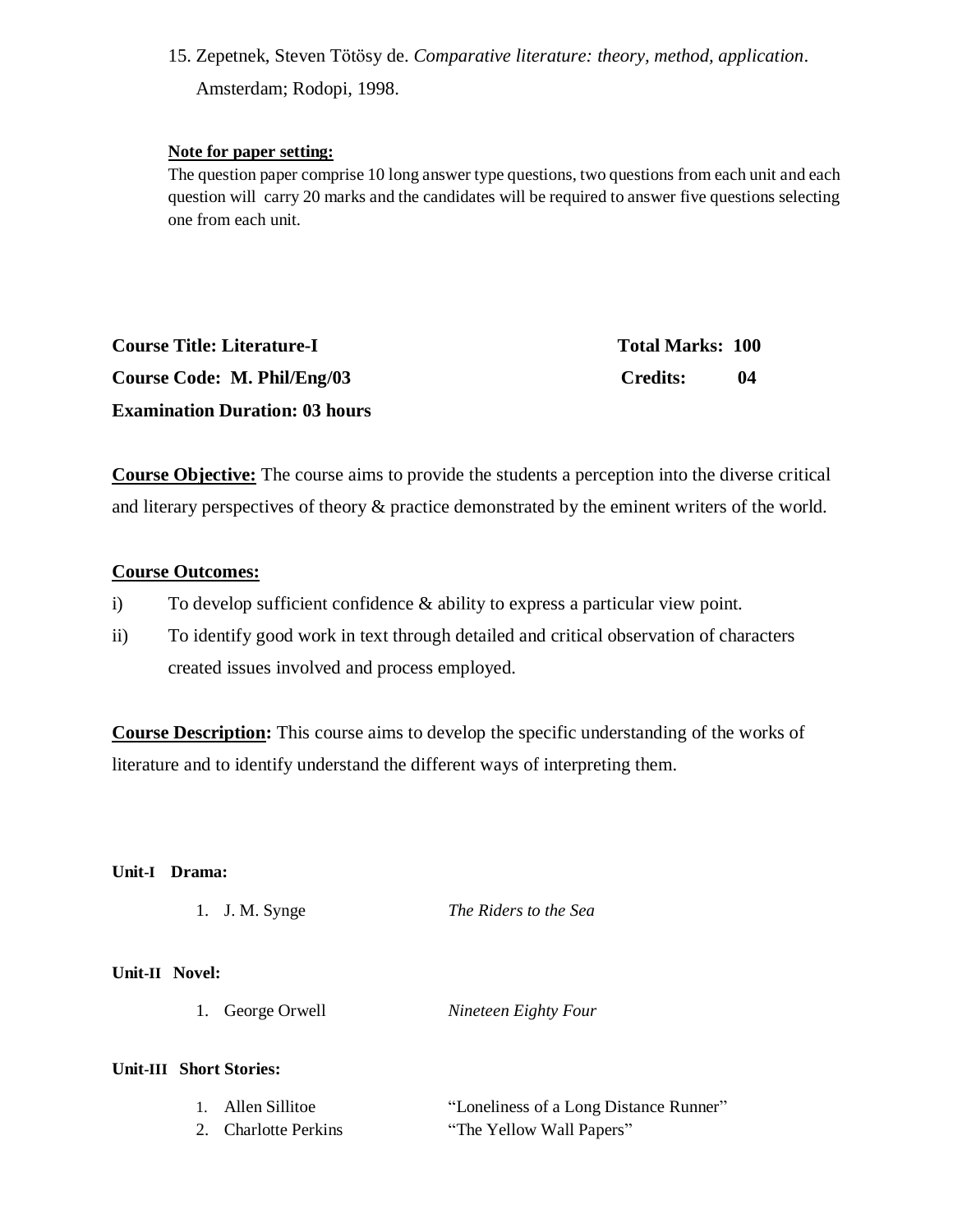#### **Unit-IV Essay:**

- 1. Ngugi wa Thiang'o "On the Abolition of the English Department"
- 2. Homi K Bhaba "Signs Taken Form Wonders"

#### **Unit-V Poetry:**

- 1. Sylvia Plath "The Moon and the Yew Tree"
- 2. Philip Larkin "Next Please "

#### *Suggested readings:*

- 1. *Gilman, Charlotte Perkins. "The yellow wallpaper" and other stories. Dover Publications, 2014. Huddart, David. Homi K. Bhabha. Routledge, 2008.*
- 2. Gilman, C.P. *The Yellow Wallpaper, Literature: The Human Experience*. Ita. Ed. Abcarion, R and Keotz, M Boston: Bedford/ St. Martin's, 2007, 729-741.
- 3. Greene, Nicholas Synge: *A Critical Study of the plays* Totowo, N. J. Rewan and Littlefield, 1975.
- 4. *Orwell, George, et al. 1984. Mladinska knjiga, 2017.*
- 5. *Philip Larkin in Nine Contemporary Poets: A Critical Introduction by P. R. King.*
- 6. *The Art of the Real: Poetry in England and America, Since 1939 by Homberger & Eric.*
- 7. *Thornten, Weldon. J. M. Synge and the Western Mind New York: Barnes and Noble, 1979. Print.*

#### *Note for paper setting:*

The question paper comprise 10 long answer type questions, two questions from each unit and each question will carry 20 marks and the candidates will be required to answer five questions selecting one from each unit.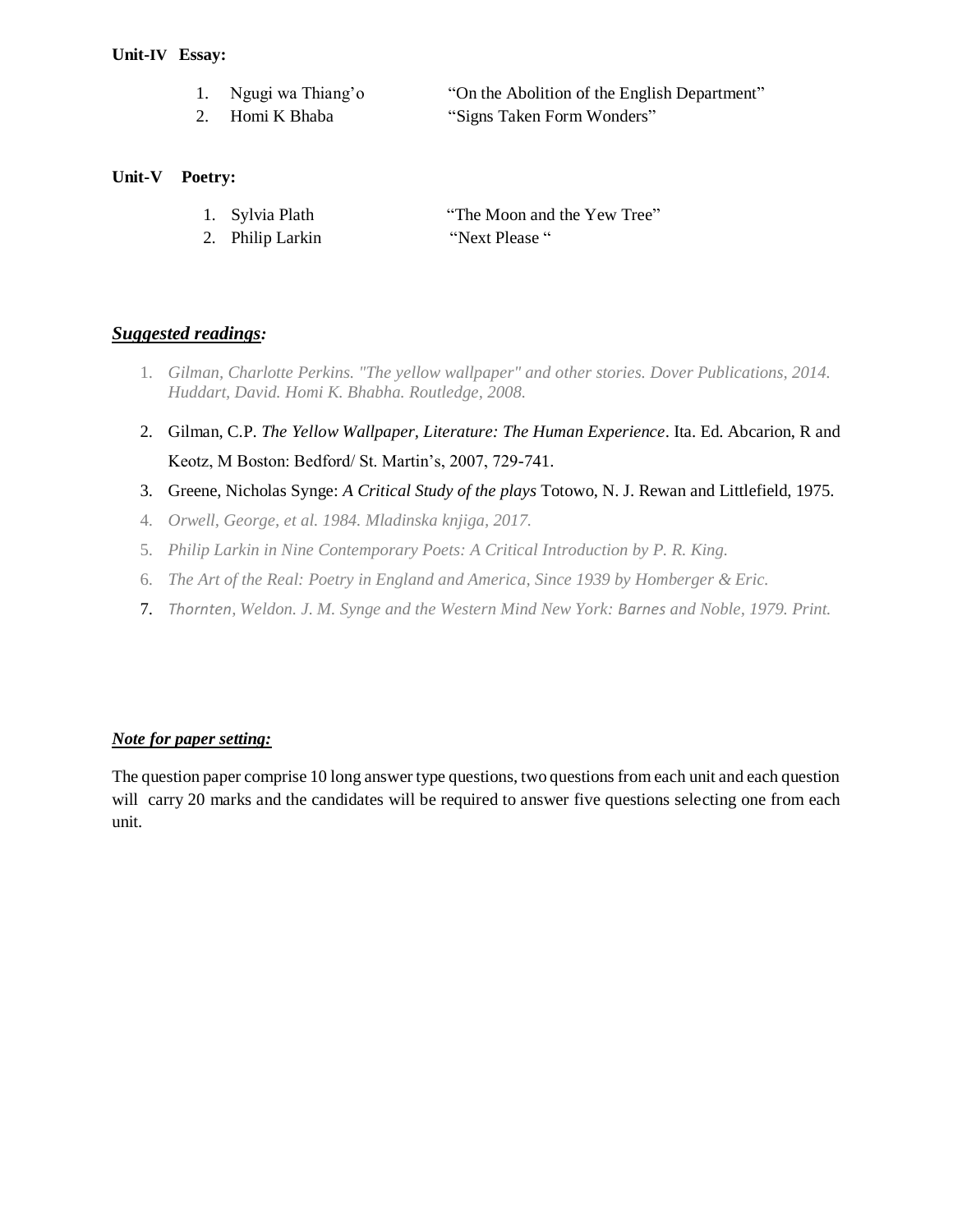# **Course Title: Literature-II Total Marks: 100 Course Code: M. Phil/Eng/04 Credits: 04 Examination Duration: 03 hours**

**Course Objective:** The aim of the course is to familiar the students with the major Indian English writers and their works.

#### **Course Outcomes:**

- i) To introduce students to major movements and figures of Indian Literature in English through the study of selected texts.
- ii) To expose students to the artistic and innovative use of language employed by the writers.
- iii) To enhance literary & linguistic competence of students.

**Course Description:** To create literary sensibility & emotional response to the literary texts and implant sense of appreciation of literary texts.

#### **Unit-I Drama:**

| 1. Polisen Gupta: | Thus Spake Shoorpanakha, So Said Shakuni |
|-------------------|------------------------------------------|
|                   |                                          |

#### **Unit-II Novel:**

3. Rusken Bond: *Blue Umbrella*

#### **Unit-III Short Stories:**

| 1. R. K. Narayan    | "An Astrologer's Day" |
|---------------------|-----------------------|
| 2. Khushwant Singh: | "The Mark of Vishnu"  |

#### **Unit-IV Essay:**

| 1. Dr. B. R. Ambedkar:  | "Annihilation of Caste" |
|-------------------------|-------------------------|
| 2. Rabindranath Tagore: | "On Nationalism"        |

#### **Unit-V Poetry:**

| 1. Nissim Ezekeil: | "Goodbye Party for Miss Pushpa T.S." |
|--------------------|--------------------------------------|
| 2. Toru Dutt:      | "Sita"                               |